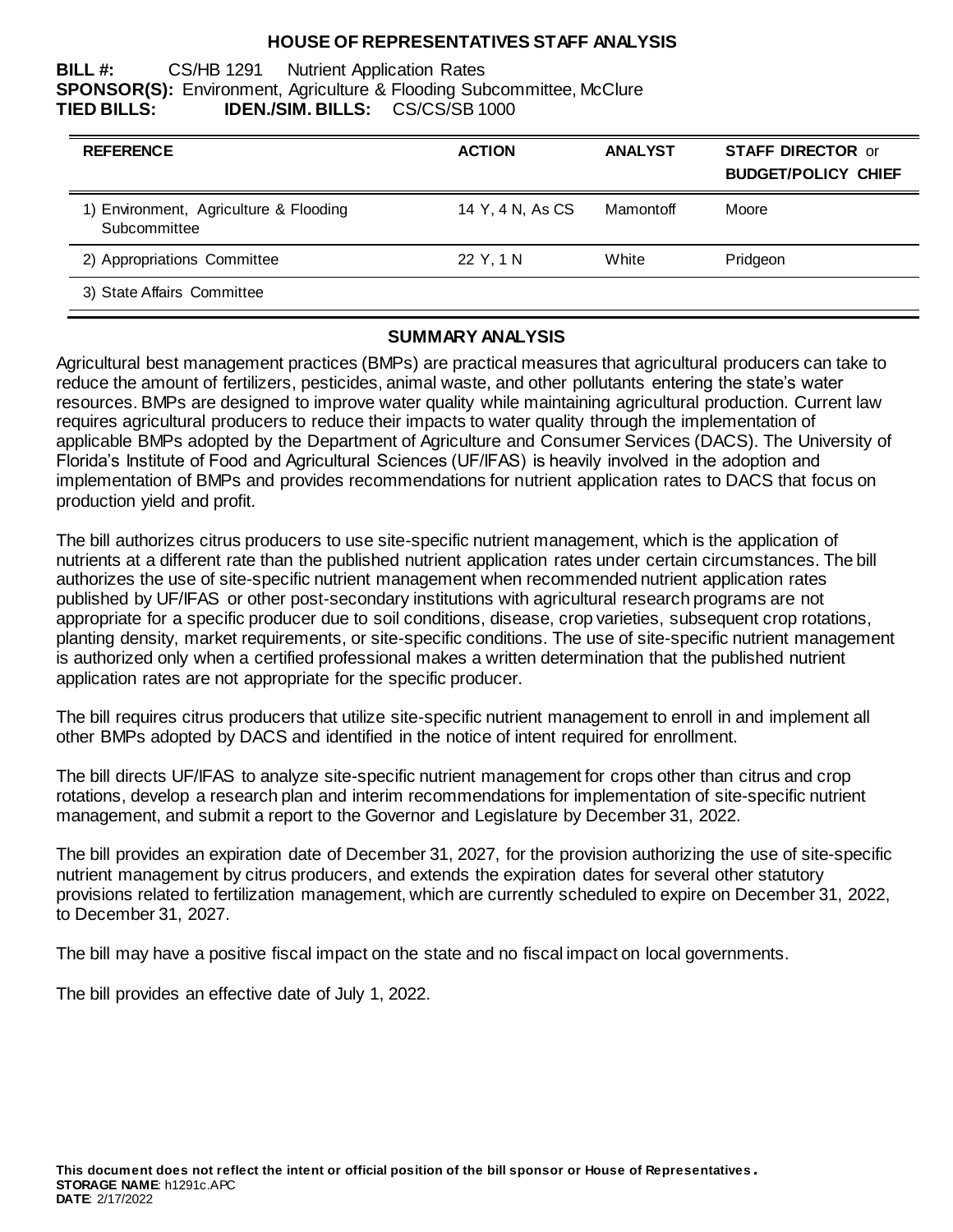### **FULL ANALYSIS**

# **I. SUBSTANTIVE ANALYSIS**

# A. EFFECT OF PROPOSED CHANGES:

# **Background**

### Agricultural Best Management Practices

Agricultural best management practices (BMPs) are practical measures that agricultural producers can take to reduce the amount of fertilizers, pesticides, animal waste, and other pollutants entering the state's water resources.<sup>1</sup> BMPs are designed to improve water quality while maintaining agricultural production.<sup>2</sup> Categories of BMPs include:

- Nutrient management to determine nutrient needs and sources and manage nutrient applications (including manure) to minimize impacts to water resources.
- Irrigation management to address the method and scheduling of irrigation to reduce water and nutrient losses to the environment.
- Water resource protection using buffers, setbacks, and swales to reduce or prevent the transport of sediments and nutrients from production areas to waterbodies.<sup>3</sup>

The Department of Agriculture and Consumer Services (DACS) develops and adopts BMPs by rule for different types of agricultural commodities.<sup>4</sup> Existing law provides for agricultural producers to reduce the impacts to water quality through the implementation of applicable BMPs adopted by DACS.<sup>5</sup>

The Department of Environmental Protection (DEP) develops total maximum daily loads (TMDLs) for waterbodies that have been found to be impaired.<sup>6</sup> The TMDL is a determination of the maximum amount of a pollutant (such as a nutrient) that a waterbody can receive and still meet the water quality standards that protect human health and aquatic life.<sup>7</sup>

To implement a TMDL, DEP establishes basin management action plans (BMAPs), which identify all known contributors of the pollutant within a BMAP and assign load reductions for the pollutant. A BMAP also identifies strategies to address the pollutant reductions required to achieve the TMDL.<sup>8</sup>

"Nonpoint source" contributors (sources where one cannot point at an actual discharge point), like agriculture, are responsible for implementing rule-adopted BMPs to help achieve water quality standards within BMAPs.<sup>9</sup> Therefore, any agricultural producers within a BMAP area must either enroll in DACS' BMP program and properly implement applicable BMPs, or conduct water quality monitoring prescribed by DEP or the water management district to show that they are meeting state water quality standards. The latter can be very expensive.<sup>10</sup>

<sup>1</sup> University of Florida, Institute of Food and Agricultural Sciences (UF/IFAS), *Agricultural Best Management Practices – About BMPs*, https://bmp.ifas.ufl.edu/about-bmps/ (last visited Jan. 21, 2022); *see also* s. 576.011(2), F.S. (defining "best management practices" as practices or combinations of practices determined by research or field testing in representative sites to be the most effective and practicable methods of fertilization designed to meet nitrate groundwater quality standards, including economic and technological considerations).

<sup>2</sup> *Id.*

<sup>3</sup> *Id.*

<sup>4</sup> DACS, *Agricultural Best Management Practices*, https://www.fdacs.gov/Agriculture-Industry/Water/Agricultural-Best-Management-Practices (last visited Jan. 24, 2022).

<sup>5</sup> *Id*.; *see also* s. 576.045, F.S.

<sup>6</sup> DACS, *Agricultural Best Management Practices*, https://www.fdacs.gov/Agriculture-Industry/Water/Agricultural-Best-Management-Practices (last visited Jan. 24, 2022).

<sup>7</sup> *Id.*

<sup>8</sup> *Id*.

<sup>9</sup> *Id*.

**STORAGE NAME**: h1291c.APC **PAGE: 2** <sup>10</sup> UF/IFAS, *Agricultural Best Management Practices – About BMPs*, http://bmp.ifas.ufl.edu/about-bmps/ (last visited Jan 21, 2022).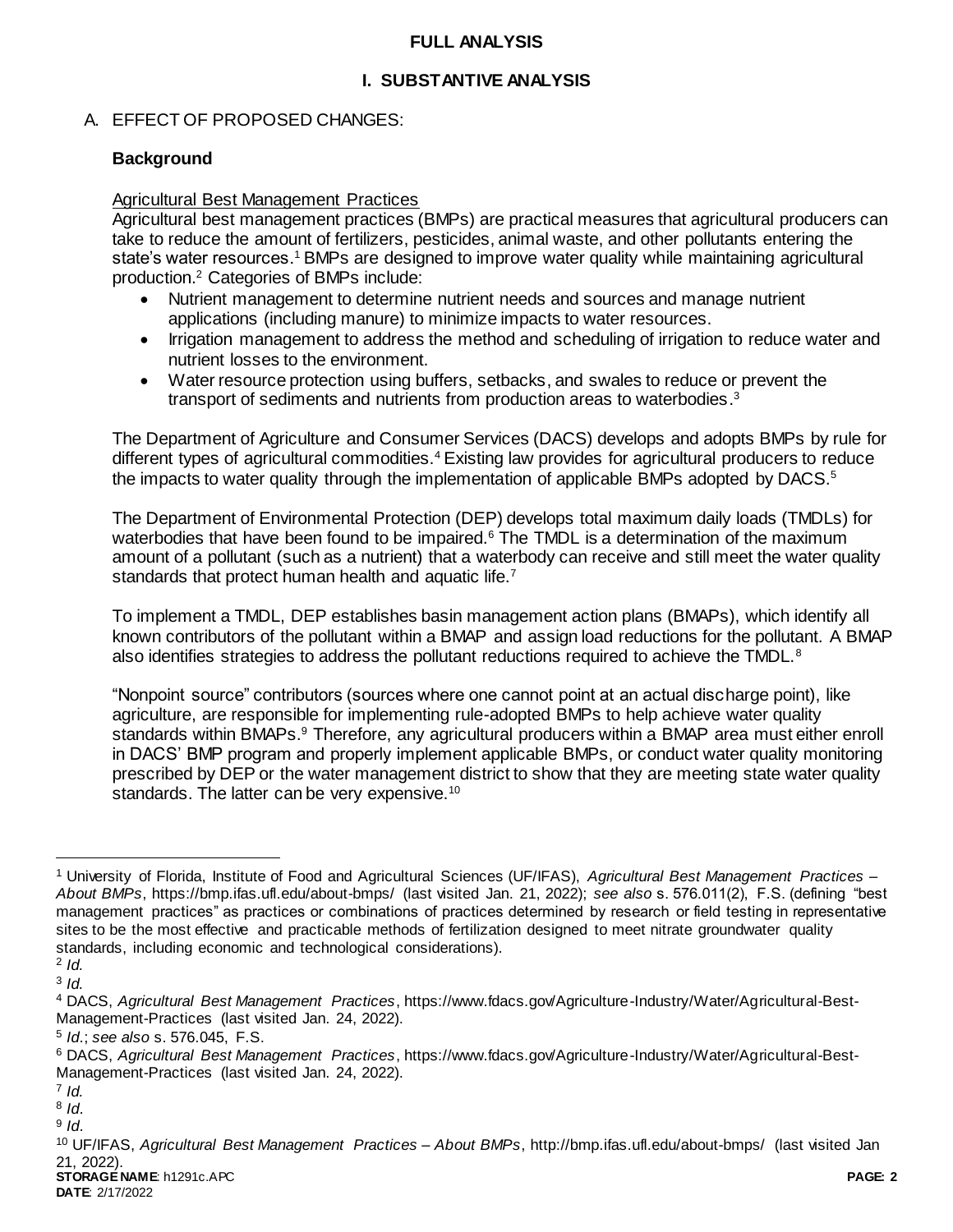To enroll in the BMP program, agricultural producers must meet with DACS's Office of Agricultural Water Policy (OAWP) and submit a notice of intent to implement the BMPs.<sup>11</sup> These producers are then subject to inspection and recordkeeping requirements.<sup>12</sup> After verification by DEP, producers implementing BMPs receive a presumption of compliance with state water quality standards for the pollutants addressed by the BMPs, and those who enroll become eligible for technical assistance and cost-share funding for BMP implementation.<sup>13</sup> According to the DACS annual report on BMPs, approximately 62 percent of agricultural acreage in the state is already enrolled in the BMP program.<sup>14</sup>

The University of Florida's Institute of Food and Agricultural Sciences (UF/IFAS) is heavily involved in the adoption and implementation of BMPs.<sup>15</sup> UF/IFAS provides expertise to DACS and agricultural producers, conducts research to issue recommendations for improvements, and issues training certificates for BMPs that require licenses.

DACS is required to perform onsite inspections of agricultural producers enrolled in BMPs at least every two years to ensure that BMPS are being properly implemented.<sup>16</sup> DACS is also required to collect and retain nutrient application records and provide these records to DEP.<sup>17</sup>

#### Nutrient Management

Since the BMP program was implemented in 1999, DACS has adopted and incorporated by reference the following ten BMP manuals that cover all major agricultural commodities in Florida:

- $\bullet$  Citrus<sup>18</sup>
- Cow/Calf<sup>19</sup>
- $\bullet$  Dairy<sup>20</sup>
- Equine<sup>21</sup>
- Nurseries<sup>22</sup>
- $\bullet$  Poultry<sup>23</sup>

- https://www.fdacs.gov/ezs3downlaod/downlaod/98328/2665697/Media/Files/Agricultural -Water-Policy-Files/BMP-Implementation/2021-status-of-bmp-implementation-report.pdf (last visited Jan 24, 2022*).*
- <sup>15</sup> UF/IFAS, *Agricultural Best Management Practices – About BMPs*, http://bmp.ifas.ufl.edu/about-bmps/ (last visited Jan 21, 2022).

<sup>16</sup> Section 403.067(7)(d)3., F.S.

<sup>17</sup> *Id*

<sup>18</sup> Fla. Admin. Code R. 5M-16.001; DACS, *Water Quality/Quantity Best Practices for Citrus (2012 Edition), DACS-P-01756, available at* https://www.fdacs.gov/ezs3download/download/25410/516289/Bmp\_FloridaCitrus2012.pdf (last visited Jan 24, 2022).

<sup>19</sup> Fla. Admin. Code R. 5M-11.002; DACS, *Water Quality/Quantity Best Practices for Florida Cow/Calf Operations (2008 Edition), DACS P-01280, available at*

https://www.fdacs.gov/ezs3download/downlaod/64582/1525731/Media?Files/Agricultural-Water-Policy-Files/Best-Management-Practices/dairyBMPFinal.pdf (last visited Jan. 24, 2022).

<sup>20</sup> Fla. Admin. Code R. 5M-17.001; DACS, *Water Quality/Quantity Best Practices for Florida Dairy Operations (2015 Edition), FDACS-P-02008, available at*

https://www.fdacs.gov/ezs3download/download64582/1525731/Media/Files/Agricultural-Water-Policy-Files/Best-Management-Practices/dairyBMPFianlpdf (last visited Jan. 24, 2022).

<sup>21</sup> Fla. Admin. Code R. 5M-14.002; DACS, *Water Quality/Quantity Best Management Practices for Florida Equine Operations (2011 Edition), DACS P-01531, available at* https://www.fdacs.gov/content/downlaod/30687/file/equineBMPlores.pdf (last visited Jan. 24, 2022).

<sup>23</sup> Fla. Admin. Code R. 5M-19.001; DACS, *Water Quality/Quantity Best Management Practices for Florida Poultry Operations (2016 Edition), FDACS-P-02052*, *available at*

**STORAGE NAME**: h1291c.APC **PAGE: 3** https://www.fdacs.gov/content/download/71304/file/Poultry%20BMP%20Manual.pdf (last visited Jan. 24, 2022).

 $\overline{a}$ <sup>11</sup> Section 403.067(7)(c)2., F.S.; *see* Fla. Admin. Code R. 5M-8.002, 5M-8.004, 5M-8.006.

<sup>12</sup> Section 403.067(7)(c)2., F.S.; see Fla. Admin. Code R. 5M-8.006.

<sup>13</sup> Section 403.067(7)(c)3., F.S.

<sup>14</sup> DACS Office of Agricultural Water Policy (OAWP), *Status of Implementation of Agricultural nonpoint Source Best Management Practices, 2 (July 1, 2021), available at*

<sup>22</sup> Fla. Admin. Code R. 5M-6.002; DACS, *Water Quality/Quantity Best Management Practices for Florida Nurseries (2014 Edition)*, *DACS-P-01267*, *available at* https://www.fdacs.gov/content/download/37570/file/nurseryBMP-lores.pdf (last visited Jan. 24, 2022).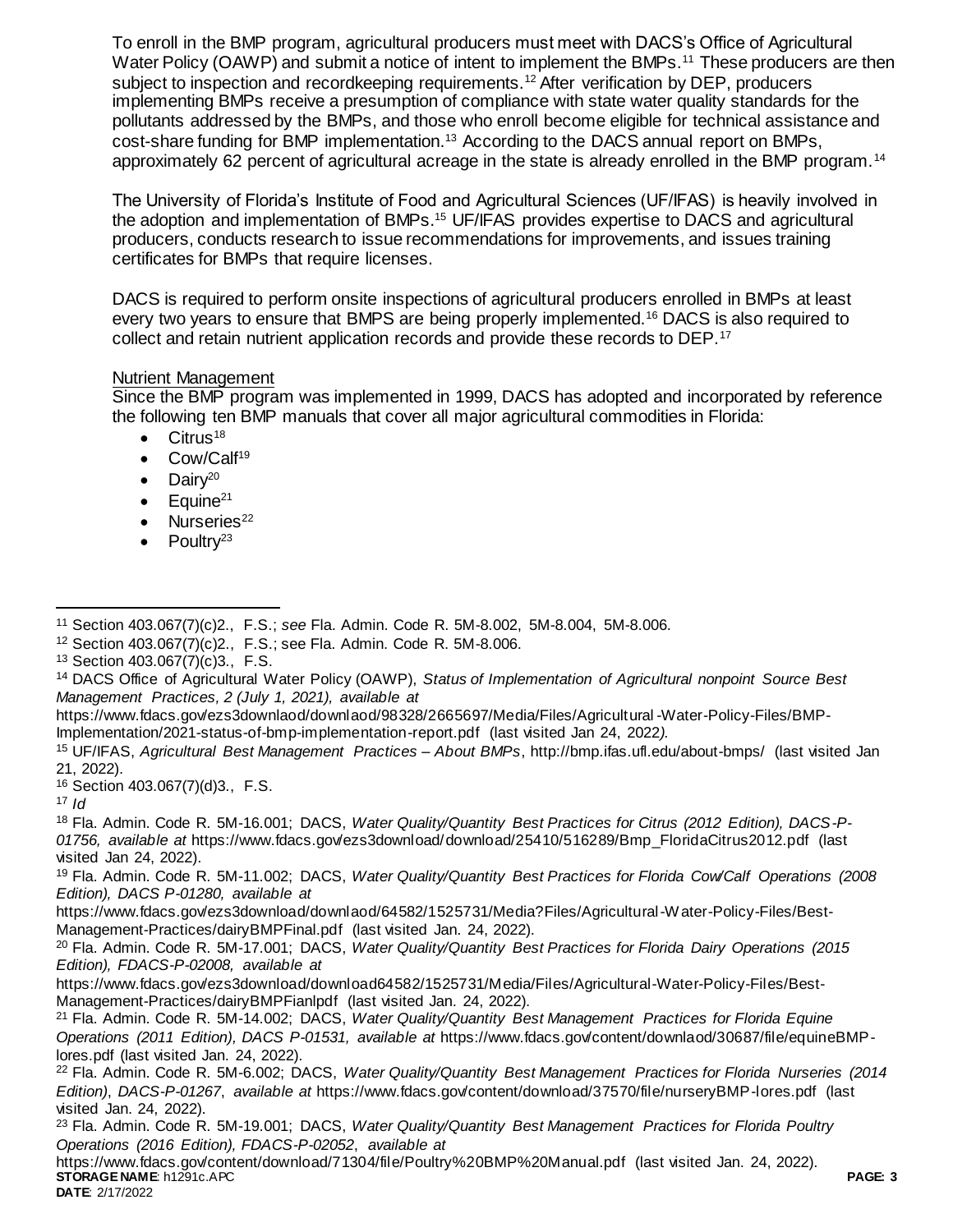- Sod<sup>24</sup>
- Specialty Fruit and Nut Crops<sup>25</sup>
- Vegetable and Agronomic Crops<sup>26</sup>
- Wildlife (state Imperiled Species)<sup>27</sup>

With only one exception (Wildlife/State Imperiled Species), all of these BMP manuals address nutrient management in ways specific to each commodity. For example, the BMP manual for citrus entitled *Water Quality/Quantity Best Management Practices for Citrus* (Citrus BMP Manual) contains BMPs on nutrient management, which it defines as the control of the source, rate, placement, and timing of nutrient applications and soil amendments to ensure sufficient soil fertility for citrus tree production and to minimize impacts to water quality.<sup>28</sup>

Excess nitrogen and phosphorus are the most common causes of water quality impairments in the state because they enter surface waters through stormwater or irrigation run-off or leach through soils into groundwater.<sup>29</sup> Accordingly, the Citrus BMP Manual includes recommended nutrient application rates for nitrogen and phosphorous. The recommended rates are based on normal, healthy tree development based on the age of the tree; however, where disease, salinity, or other factors inhibit normal tree development, fertilizer application should be adjusted accordingly.<sup>30</sup>

# Nutrient Application Rates

UF/IFAS publishes recommended nutrient application rates based on scientific rate studies that focus on production yield and profit. Depending on the crop and soils, natural fertility may not provide adequate levels of all required nutrients for desired plant growth.<sup>31</sup> Fertilizers are used to provide additional nutrients in order to achieve economical crop production. In order to attain adequate nutrients for crop production while minimizing the risk of loss of nutrients to the environment, attention must be given to the four major soil fertilization factors: right source, right rate, right placement, and right timing. These factors, known as the 4Rs, should be evaluated when reviewing soil testing results to develop a personalized, integrated approach to nutrient management that makes efficient use of fertilizer investment for crop production and for environmental protection.<sup>32</sup> The rate of fertilizer is a part of the overall nutrient management program. The recommended rates have been determined to provide adequate nutrient amounts even under highest yield potentials. Rate recommendations may change depending on new research.<sup>33</sup>

DACS adopts the nutrient application rates published by UF/IFAS as part of the BMP manuals and requires adherence to those rates as well as the implementation of additional mitigating BMPs to ensure that nutrients are being utilized in the most efficient manner possible.

<sup>30</sup> *Id*. at 16-17.

https://edis.ifas.ufl.edu/publication/CV002 (last visited Jan. 31, 2022).

<sup>24</sup> Fla. Admin. Code R. 5M-9.002; DACS, *Water Quality/Quantity Best Management Practices for Florida Sod (2008 Edition), DACS-P-01330, available at*

https://www.fdacs.gov/ezs3download/download/25407/516286/Bmp\_FloridaSod2008.pdf (last visited Jan. 24, 2022).

<sup>25</sup> Fla. Admin. Code R. 5M-13.002; DACS, *Water Quality/Quantity Best Management Practices for Florida Specialty Fruit and But Crops (2011 Edition), DACS P-01589, available at*

https://www.fdacs.gov/ezs3download/download25409/516288/Bmp\_FloridaSpecialtyFruitNut2011.pdf (last visited Jan. 24, 2022).

<sup>26</sup> Fla. Admin. Code R. 5M-8.002(1); DACS, *Water Quality/Quantity Best Management Practices for Florida Vegetable and Agronomic Crops (2015 Edition), FDACS-P-01268, available at*

https://www.fdacs.gov/ezs3download/download/77230/file/vegAgCropBMP-loRed.pdf (last visited Jan. 24, 2022).

<sup>27</sup> Fla. Admin. Code R. 5M-18.001; DACS, *Florida Agriculture Wildlife Best Management Practices for State Imperiled Species (2015 Edition), DACS-P-02031, available at*

https://www.fdacs.gov/content/download/61100/file/WildlifeBMP\_final.pdf (last visited Jan. 24, 2022).

<sup>28</sup> DACS, *Water Quality/Quantity Best Management Practices for Citrus (2021), DACS-P-01756*, at 13-17*, available at* https://www.fdacs.gov/ezs3download/download/25410/516289/Bmp\_FloridaCitrus2012.pdf (last visited Jan 24, 2022). <sup>29</sup> *Id.* at 4.

<sup>31</sup> UF/IFAS, Standardized Nutrient Recommendations for Vegetable Crop Production in Florida,

<sup>32</sup> *Id*. <sup>33</sup> *Id*.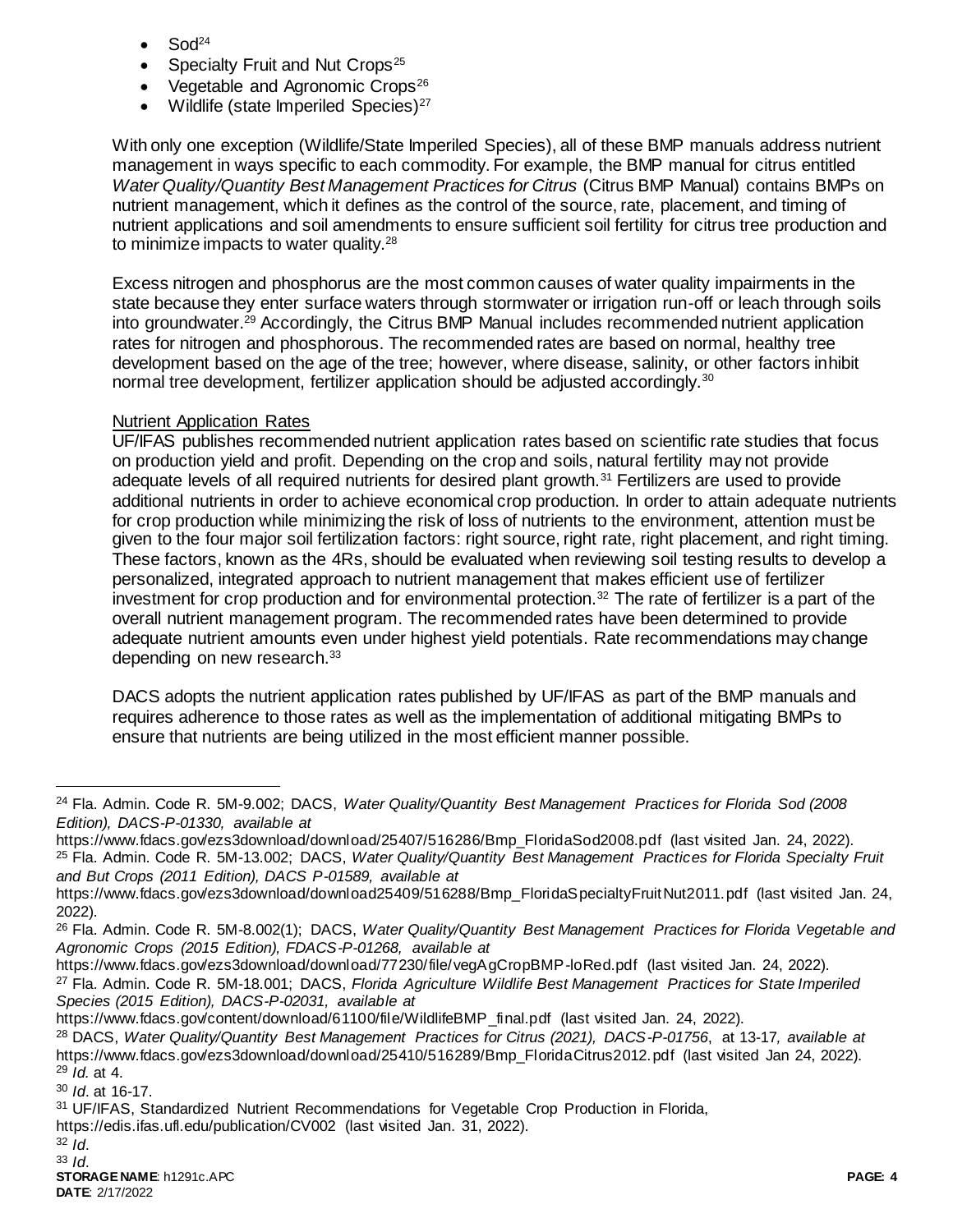### Statutory Incentives for BMP Implementation

Section 576.045, F.S., is focused on improving fertilization-management practices as soon as practicable in a way that protects the state's water resources and preserves a viable agricultural industry.<sup>34</sup> The goals outlined in the statute include supporting BMP-related research and incentivizing BMP implementation by the agriculture industry and other major uses of fertilizer.<sup>35</sup> The statute authorizes DACS to impose and collect fees in support of various activities connected to achieving state water quality standards for nitrogen and phosphorous criteria.<sup>36</sup> It also incentives BMP implementation in two ways: a waiver of liability provision<sup>37</sup> and a presumption of compliance provision.<sup>38</sup>

The waiver of liability provision prohibits DEP from instituting proceedings against any person or the federal government under existing law<sup>39</sup> to recover any costs or damages associated with nitrogen or phosphorus contamination of groundwater or surface water (or the evaluation, assessment, or remediation of contamination) due to the application of fertilizers or other soil-applied nutritional materials containing nitrogen or phosphorus.<sup>40</sup> To qualify for the waiver of liability, a property owner or leaseholder must:

- Provide DACS with a notice of intent to implement applicable interim measures, BMPs, or other measures adopted by DACS, which practices or measures have been verified by DEP to be effective, and implement them as soon as practicable according to rules adopted by DACS, or no longer apply fertilizers or other soil-applied nutritional materials containing nitrogen or phosphorus; <sup>41</sup> or
- No longer apply fertilizers or other soil-applied nutritional materials containing nitrogen or phosphorus.<sup>42</sup>

The presumption of compliance provision states that if a property owner or leaseholder implements interim measures, BMPs, or other measures adopted by DACS, which practices or measures have been verified by DEP to be effective, and complies with certain requirements, there is a presumption of compliance with state water quality standards. The presumption applies for the application of fertilizers or other soil-applied nutritional materials containing nitrogen or phosphorus. To achieve the presumption, the property owner or leaseholder must:<sup>43</sup>

- Provide DACS with a notice of intent to implement applicable interim measures, BMPs, or other measures adopted by DACS, and implement them as soon as practicable according to rules adopted by DACS, or no longer apply fertilizers or other soil-applied nutritional materials containing nitrogen or phosphorus;<sup>44</sup> or
- No longer apply fertilizers or other soil-applied nutritional materials containing nitrogen or phosphorus.<sup>45</sup>

The "findings and intent," "fees," "purpose," "waiver of liability," and "rulemaking" provisions of this section are scheduled to expire on December 31, 2022. The "compliance" and "other provisions" subsections are scheduled to expire on December 31, 2027.<sup>46</sup> These expiration dates have been

<sup>34</sup> Section 576.045(1)(b), F.S.

<sup>35</sup> *Id.* 

<sup>36</sup> The fees collected include \$100 for each license to distribute fertilizer, \$100 for each specialty fertilizer registration, and 50 cents per ton for all fertilizer sold in the state that contains nitrogen or phosphorous. Section 576.045(3), F.S.

<sup>37</sup> Section 576.045(4), F.S.

<sup>38</sup> Section 576.045(5), F.S.

<sup>39</sup> *See* s. 376.307(5), F.S.

<sup>40</sup> Section 576.045(4), F.S.

<sup>41</sup> Section 576.045(4)(a)1.-2., F.S.

<sup>42</sup> Section 576.045(4)(b), F.S.

<sup>43</sup> Section 576.045(5), F.S.

<sup>44</sup> Section 576.045(5)(a)1.-2., F.S.

<sup>45</sup> Section 576.045(5)(b), F.S.

<sup>46</sup> Section 576.045(8), F.S.

**STORAGE NAME**: h1291c.APC **PAGE: 5 DATE**: 2/17/2022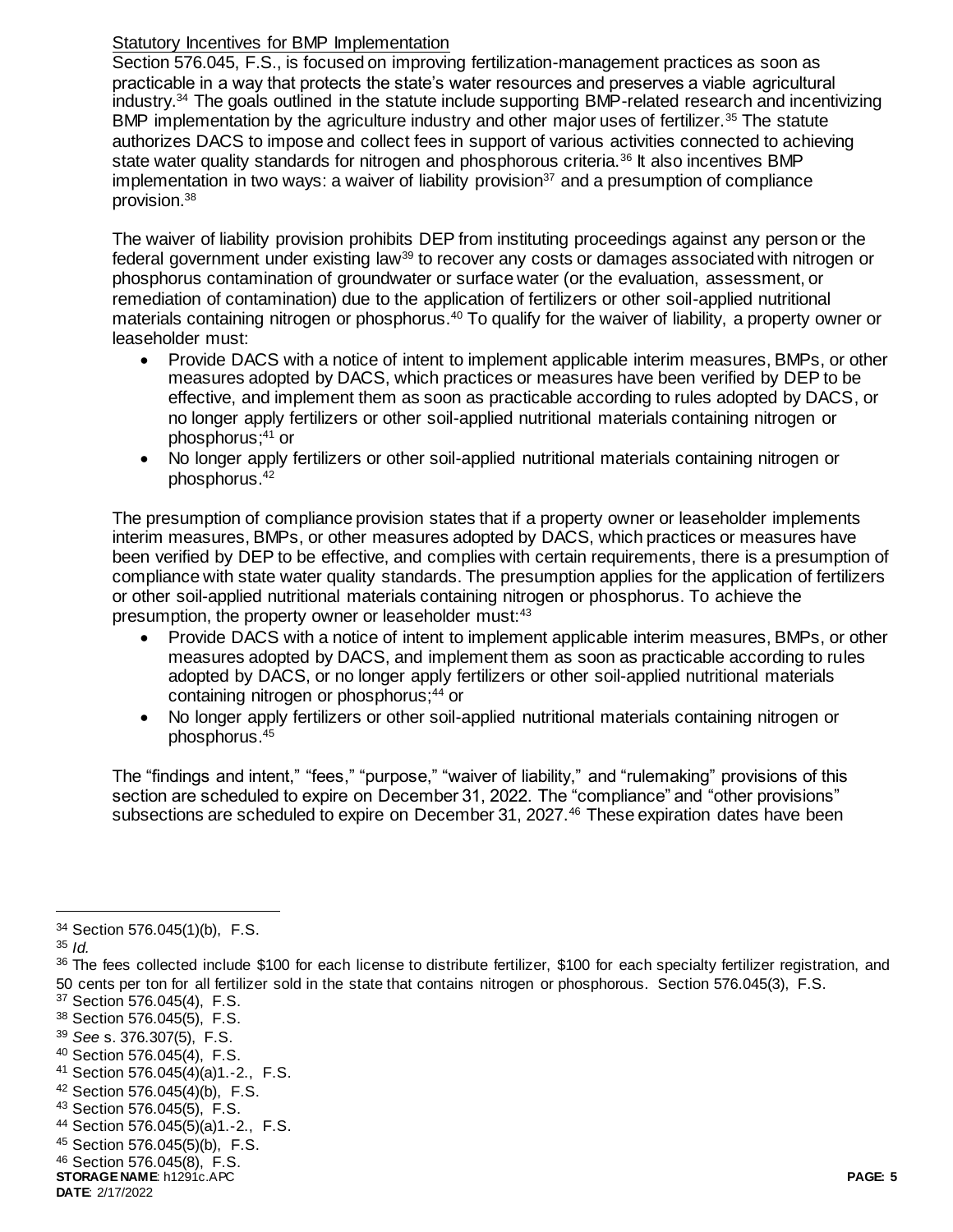included in the statute since it was first enacted and have been periodically extended, most recently in 2012.<sup>47</sup>

#### American Society of Agronomy

The American Society of Agronomy (ASA) is the professional home for scientists dedicated to advancing the discipline of the agronomic sciences.<sup>48</sup> Agronomy employs the disciplines of soil and plant sciences to crop production, with the wise use of natural resources and conservation practices to produce food, feed, fuel, fiber, and pharmaceutical crops for the world's growing population.<sup>49</sup> A common thread across the programs and services of the ASA is the dissemination and transfer of scientific knowledge to advance the profession.<sup>50</sup>

The ASA offers certification programs to become a Certified Crop Adviser (CCA) or a Certified Professional Soil Scientist (CPSS).<sup>51</sup> Certification as a CCA is appropriate for any adviser/consultant that spends the majority of their time advising growers or farm managers/operators on agronomic practices and who can meet the standards of the program.<sup>52</sup> Certification as a CPSS is appropriate for any individual whose education, experience, and career path involves some aspect of the soil science profession and who can meet the standards of the program.<sup>53</sup>

The ASA also offers a specialty certification in 4R Nutrient Management Planning.<sup>54</sup> This specialty focuses on addressing environmental and resource management concerns in order to improve water quality and environmental stewardship. It considers the integration of agronomic practices with economic analysis and environmental interaction. Proficiency areas tested include nutrient management planning; nitrogen, phosphorous, and potassium; secondary macronutrients and micronutrients; and manure management.<sup>55</sup>

#### Citrus Diseases

The Department of Citrus has reported that citrus production in Florida could drop by as much as 82 percent by 2026, due in large part to citrus diseases.<sup>56</sup> There are several diseases that pose significant threats to the industry, but citrus greening, also known as Huanglongbing (HLB), is among the most serious. <sup>57</sup> Every citrus grove in Florida is now being adversely impacted by HLB.<sup>58</sup> HLB is a bacterial disease that attacks the vascular system of plants.<sup>59</sup> Once infected, there is no cure for the disease, and in areas where the disease is endemic, citrus trees decline and die within a few years.

Another serious threat to the citrus industry is citrus canker.<sup>60</sup> Citrus canker is a bacterial disease that causes lesions on leaves, stems, and fruit. Canker causes premature leaf and fruit drop and eventually renders trees unproductive. Fruit that is infected is safe to eat, but is too unsightly to be sold.<sup>61</sup>

 $\overline{a}$ 

- releases/releases/2015/0518/671 (last visited Jan. 24, 2022).
- <sup>55</sup> *Id.*

<sup>59</sup> *Id.*

<sup>47</sup> Ch. 94-311, s. 8, Laws of Fla. (creating s. 576.045, F.S.); *see also* ch. 2003-147, s. 1, Laws of Fla. (extending the expiration dates); *see also* ch. 2012-190, s. 26, Laws of Fla. (further extending the expiration dates).

<sup>48</sup> American Society of Agronomy (ASA), *Membership*, https://www.agronomy.org/membership (last visited Jan. 24, 2022). <sup>49</sup> *Id.* 

<sup>50</sup> *Id.*

<sup>51</sup> ASA, *Certifications*, https://www.agronomy.org/certifications (last visited Jan. 25, 2022).

<sup>52</sup> *Id.*

<sup>53</sup> *Id.*

<sup>54</sup> ASA, *New Nutrient Management Certification Offered*, https://www.agronomy.org/news/media-

<sup>56</sup> Florida Farm Bureau, *Hope for Florida's Declining Citrus Industry*, https://www.floridafarmbureau.org/hope-for-floridasdeclining-citrus-industry/ (last visited Jan. 24, 2022).

<sup>57</sup> DACS, *Huanglongbing (HLB)/Citrus Greening Disease Information*, https://www.fdacs.gov/Agriculture-Industry/Pestsand-Diseases/Plant-Pests-and-Diseases/Citrus-Health-Response-Program/Citrus-Pests-and-Diseases/HLB-Citrus-Greening (last visited Jan. 24, 2022).

<sup>58</sup> Dep't of Citrus (DOC), *Orange Production*, https://www.floridacitrus.org/newsroom/citrus-411/orange-production/ (last visited Jan. 24, 2022).

<sup>60</sup> DACS, *Citrus Canker FAQ*, https://www.fdacs.gov/Agriculture-Industry/Pests-and-Diseases/Plant-Pests-and-Diseases/Citrus-Health-REsponse-Program/Citrus-Pests-and-Diseases/Citrus-Canker-FAQ (last visited Jan. 24, 2022).  $61$  *Id.*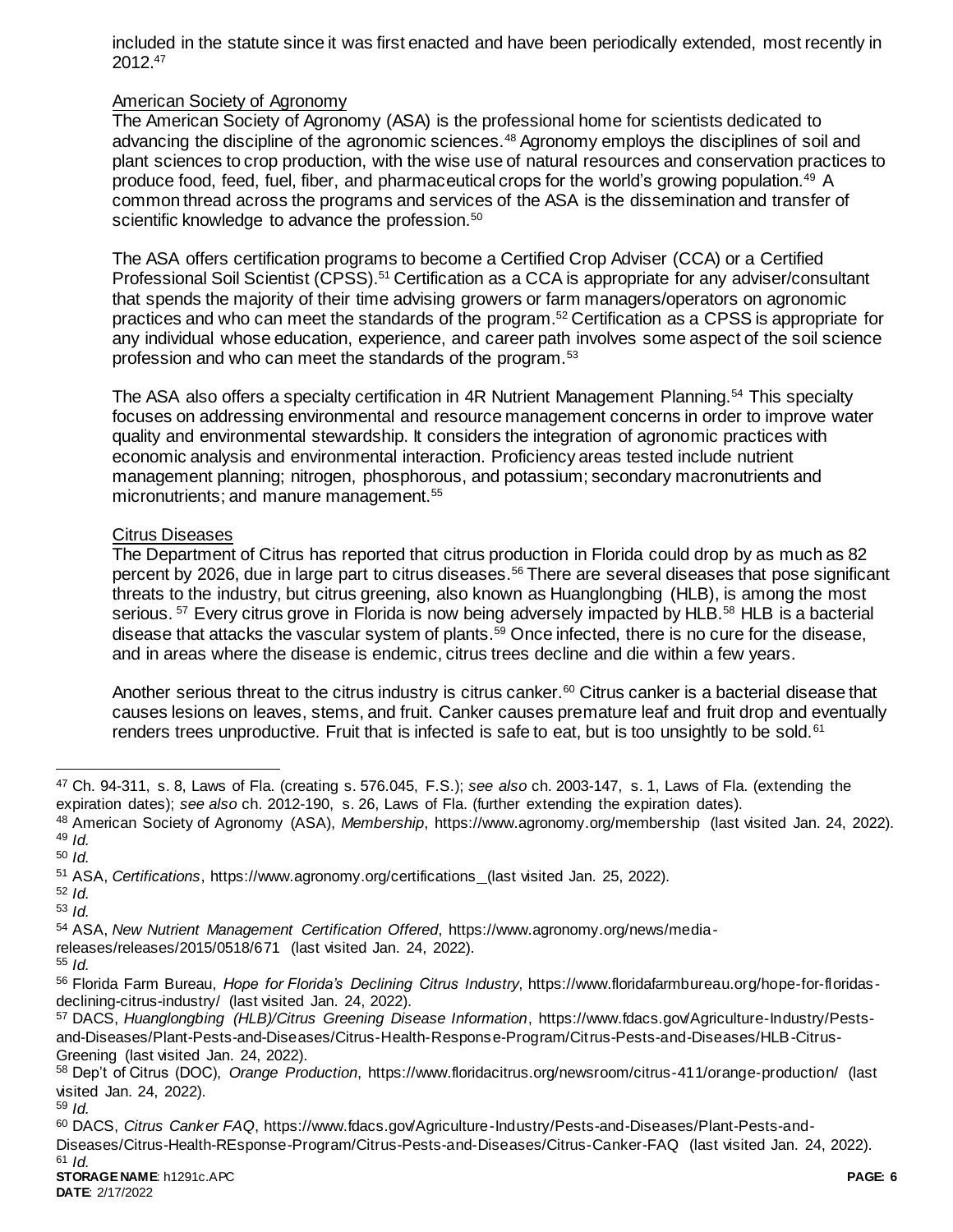# **Effect of the Bill**

The bill authorizes citrus producers to use site-specific nutrient management, which is the application of nutrients at a different rate than the published nutrient application rates under certain circumstances. The bill specifies that the Legislature finds that:

- Nutrient application rate recommendations are presently under review by UF/IFAS so that they will reflect the latest methods of producing agricultural commodities and changes to nutrient application practices that are appropriate due to disease, new crop varieties, changes in marketing standards, growing techniques, and market conditions.
- To gain efficiency and be able to compete successfully with foreign producers that benefit from lower costs of production and favorable trade conditions, many producers in the state grow more product per acre, resulting in higher production at lower overall costs. This high-efficiency crop production requires nutrient application to be based on the intensity of production on a per-acre basis, rather than the lower per-acre production on which past research based its recommended nutrient application rate.
- Florida citrus faces challenges that include citrus greening, citrus canker, windstorms, a freeze in 2022 that resulted in the smallest citrus harvest since 1946, labor and supply shortages in 2022, and other events that result in the fruit not being harvested. In order to continue production of this state's iconic crop, nutrient application rates must reflect fruit grown on the tree after the bloom during the growing season and not fruit ultimately harvested for market delivery.

To address these concerns, the bill authorizes the use of site-specific nutrient management for citrus producers when recommended nutrient application rates published by UF/IFAS or other postsecondary institutions with agricultural research programs are not appropriate for a specific citrus producer due to soil conditions, disease, crop varieties, subsequent crop rotations, planting density, market requirements, or site-specific conditions. The use of site-specific nutrient management is authorized only when a certified professional makes a written determination that the published nutrient application rates are not appropriate for the specific producer.

The bill defines the term "certified professional" to mean an individual who holds a certified crop adviser designation issued by the American Society of Agronomy, who has passed the society's Southeast Region Certified Crop Adviser Exam, who holds a 4R Nutrient Management Specialty certification, and whose credentials have been verified by the society's Florida Certified Crop Adviser Board.

The bill requires the determination that the published nutrient application rates are not appropriate and the recommendation for site-specific nutrient management to be documented with one or more of the following records: soil tests, plant tissue tests, pathology reports, yield response curves, growth records, or site-specific conditions, together with records specifying the application rate, the types or forms of nutrients used, the nutrient sources used, and the placement and timing of the nutrient sources. A producer must retain the records for five years to support the use of rate tailoring.

The bill requires producers that use rate tailoring to enroll in and implement all other BMPs adopted by DACS and identified in the notice of intent required for enrollment.

The bill specifies that notwithstanding any other law, citrus producers implementing site-specific nutrient management in compliance with the bill are provided a presumption of compliance with state water quality standards, may rely on the waiver of liability provision in current law, and may be deemed to be in compliance with certain provisions related to BMP implementation.

The bill directs UF/IFAS to analyze the use of site-specific nutrient management for crops other than citrus and crop rotations, develop a research plan and interim recommendations for implementation of site-specific nutrient management, and submit a report to the Governor and Legislature by December 31, 2022.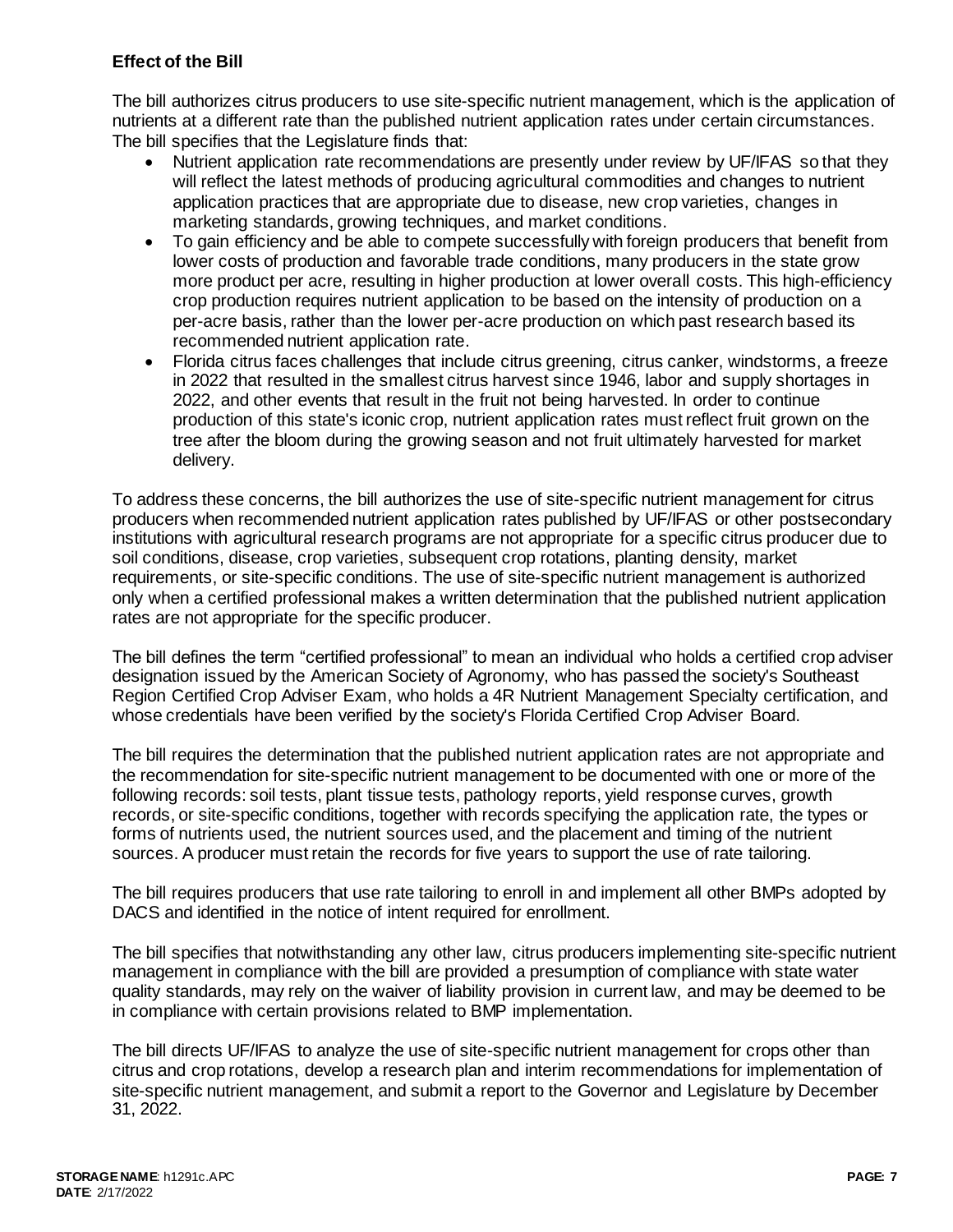The bill extends the expiration date for the "findings and intent," "fees," "use of funds," "waiver of liability," and "rulemaking" provisions in s. 576.045, F.S., from December 31, 2022, to December 31, 2032. The bill extends the expiration date for the "compliance" and "other provisions" sections from December 31, 2027, to December 31, 2037. The bill specifies that the provision authorizing site-specific nutrient management for citrus crops will expire on December 31, 2027.

- B. SECTION DIRECTORY:
	- Section 1. Amends s. 576.011, F.S., relating to definitions.
	- Section 2. Amends s. 576.045, F.S., relating to nitrogen and phosphorus in fertilizer application.
	- Section 3. Amends s. 403.067, F.S., relating to establishment and implementation of TMDLs.
	- Section 4. Provides an effective date of July 1, 2022.

# **II. FISCAL ANALYSIS & ECONOMIC IMPACT STATEMENT**

- A. FISCAL IMPACT ON STATE GOVERNMENT:
	- 1. Revenues:

The bill extends the expiration date of existing fees at their current rates from December 31, 2022, to December 31, 2032. As a result of the extension, DACS will continue to collect the fees. DACS estimates that the recurring revenue from this extension will total approximately \$342,442 annually.<sup>62</sup>

2. Expenditures:

The bill may have an indeterminate negative fiscal impact on DACS associated with training staff and shifting needs within the BMP program. This impact can be absorbed within existing resources.

The bill may have an insignificant negative impact on UF/IFAS that can be absorbed within existing resources for the submission a report.

- B. FISCAL IMPACT ON LOCAL GOVERNMENTS:
	- 1. Revenues:

None.

2. Expenditures:

None.

C. DIRECT ECONOMIC IMPACT ON PRIVATE SECTOR:

The bill extends the expiration date of existing fees at their current rates from December 31, 2022, to December 31, 2032. As a result of the extension, the private sector will continue to be subject to the fees.

D. FISCAL COMMENTS:

None.

**STORAGE NAME**: h1291c.APC **PAGE: 8 DATE**: 2/17/2022 <sup>62</sup> DACS, *Agency Analysis for Senate Bill 1000*, p. 4 (Jan. 7, 2022) (on file with the Environment, Agriculture & Flooding Subcommittee). SB 1000 also contains the provision that extends the expiration of existing fees.